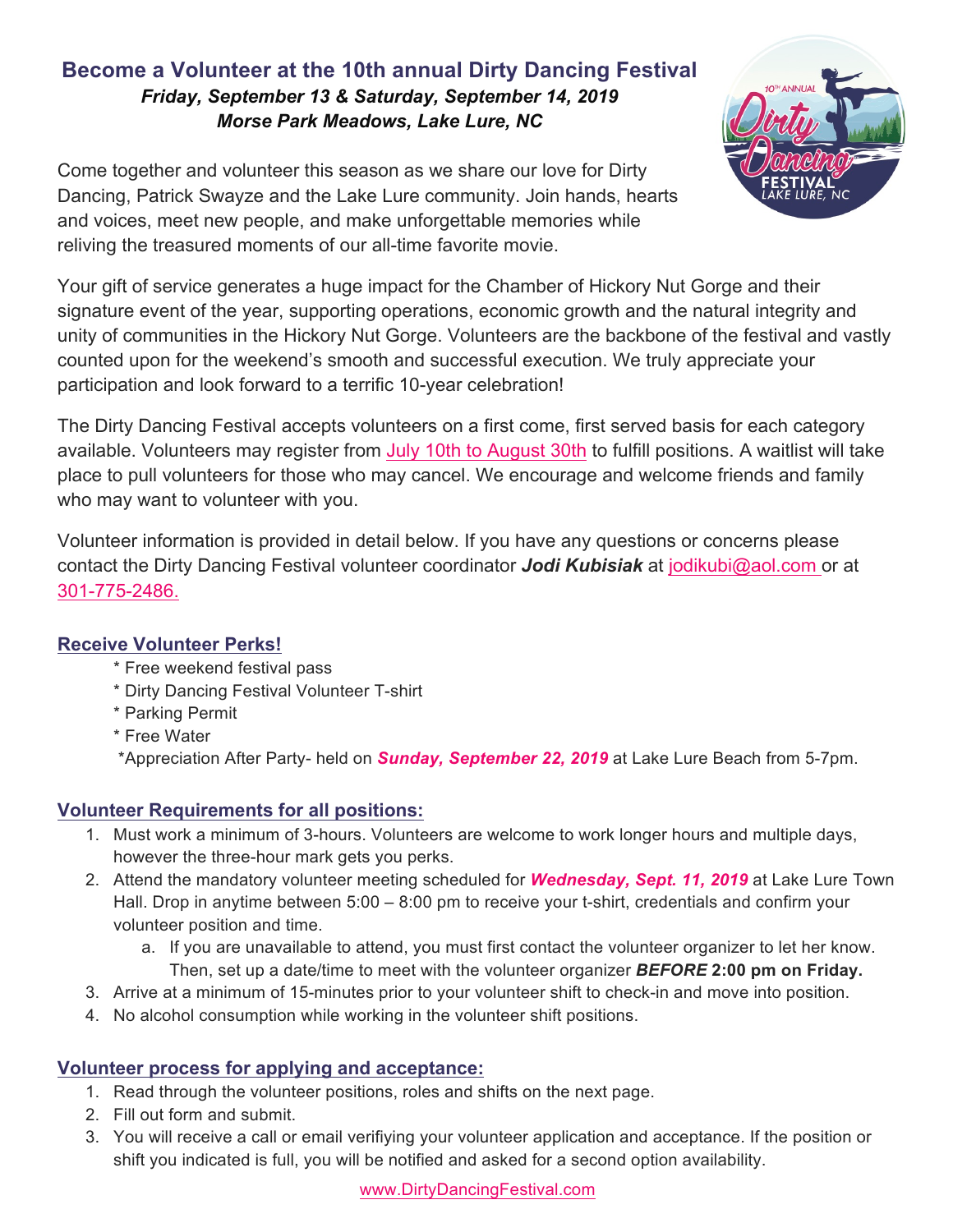### **Take some time to review our available positions, roles and shifts to see what appeals to you!**

### **Merchandise Tent -**

*Friday Set-Up Shift: 1 - 4 pm*

Role: Assist with merchandise inventory placements and sorting, posting of signs and banners, and cash/credit register set up.

*Friday Festival Shifts: 4 - 7 pm & 7 - 10 pm Saturday Festival Shifts: 8 - 11 am / 11 am - 2 pm / 2 - 5 pm*

> Role Responsibility: selling merchandise items to patrons, running the cash/credit register, straightening and folding merchandise, and assisting customers with products.

**\*\*\***Lead Merchandise Volunteer: *Friday & Saturday, full duration of festival* 

The Dirty Dancing Festival is welcoming a volunteer lead, for both days, to manage the merchandise tent. Knowledge of retail sales and managing a team of individuals is preferred.

- Contact Jodi for further details!

### **Ticket Sales & Admissions -**

*Friday Set-Up Shift: 10 am - 1 pm*

Role Responsibility: skirt tables, unload containers and set out materials, hang signs/banners and prepare for ticket sales.

*Friday Early Ticket Sales Shift: 1 pm - 4 pm*

Role Responsibility: sell tickets to the festival for Friday and Saturday, running the cash/credit register, and assisting patrons with questions, directions, schedule of events and other needs.

*Friday Festival Shifts: 3:30 - 6:30 pm / 6:30 - 9:30 pm ) Saturday Festival Shifts: 8 -11 am / 11 am - 2 pm / 2-5 pm*

Role Responsibility: Choice of roles until shifts for each role are filled

- 1. Ticket Sales: Cash / Credit / hand out wristbands for entry
- 2. Attendee Check-in: Scan ticket / hand out wristbands for entry
- 3. Front Gate Entrance: Check wristbands for entry / hand out brochures
- 4. Back & Side Gate Entrances: Check wristbands for entry

#### **Club House Garden Table – alcohol garden entrance**

*Friday Festival Shifts: 4:30 - 7:30 pm / 7:30 - 10 pm Saturday Festival Shifts: 9 am - 1 pm / 1 - 5 pm*

Role Responsibility: check ID to purchase alcohol from vendors, collect cash, and hand out wristbands.

#### **Parking & Lots -**

**\*\*\***Lead Parking Volunteer: *Friday & Saturday, full duration of festival* 

The Dirty Dancing Festival is welcoming a volunteer lead, for both days, to manage the parking, lots and volunteers. **Contact Jodi for further details!**

www.DirtyDancingFestival.com